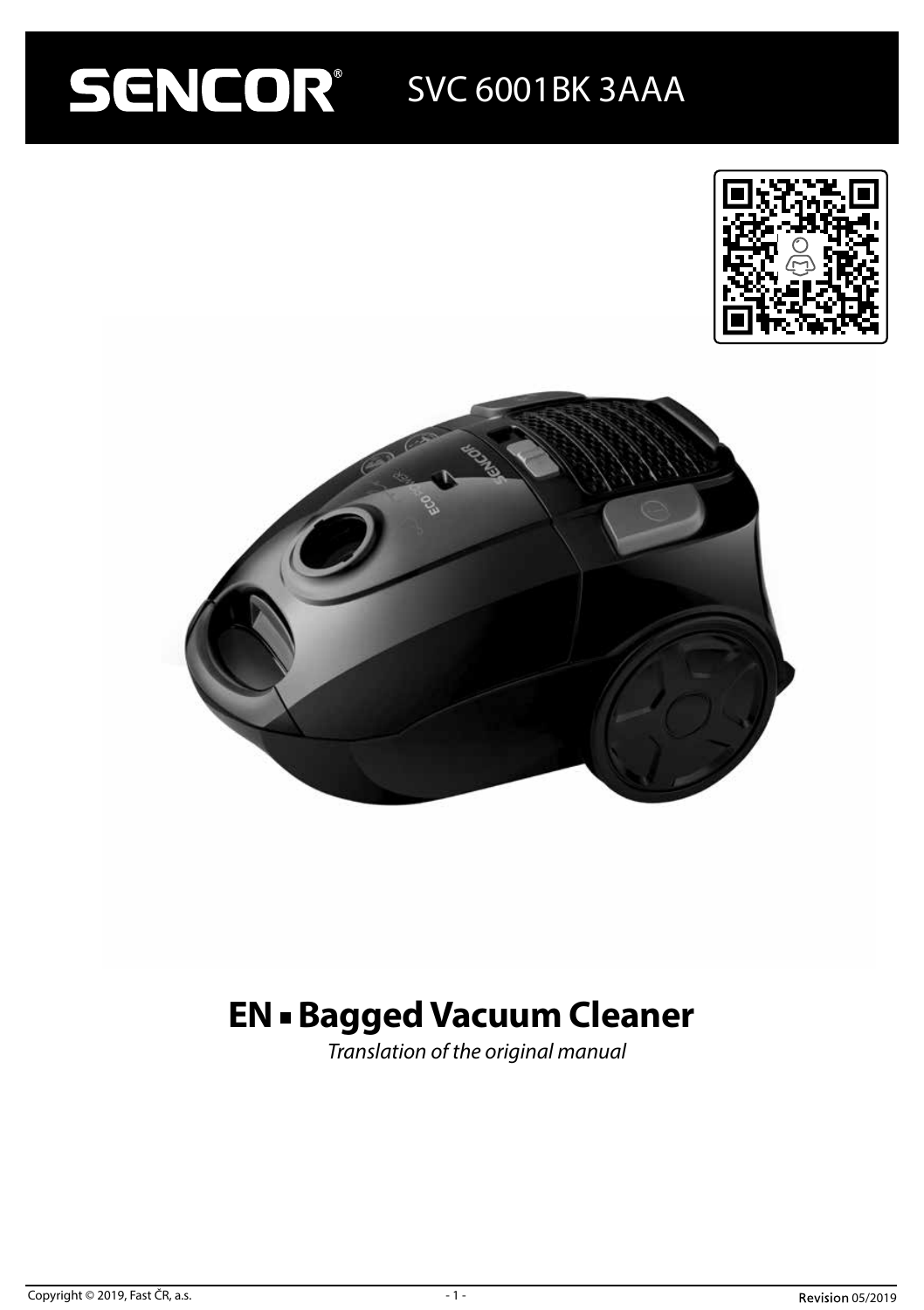**Important safety instructions**

## **READ CAREFULLY AND STORE FOR FUTURE USE.**

- This vacuum cleaner may be used by children 8 years of age and older and by persons with physical or mental impairments or by inexperienced persons, if they are properly supervised or have been informed about how to use this vacuum cleaner in a safe manner and understand the potential dangers. Children must not play with the vacuum cleaner. Cleaning and maintenance performed by the user must not be performed by unsupervised children. Keep the vacuum cleaner and its accessories out of reach of children that are younger than 8 years of age.
- **-** This vacuum cleaner is designed for use in households, offices and similar types of areas. Do not use it in industrial surroundings or outdoors.
- Do not expose the vacuum cleaner to direct sunlight and do not place it near an open fire or appliances that are a source of heat.
- Before connecting the power cord to a power socket, check that the technical details on the vacuum cleaner's rating label match the electrical voltage in the socket.
- Make sure the power cord is not touching a hot surface or sharp objects.
- Do not submerge the vacuum cleaner under water or any other liquid and do not rinse it under running water.
- Before turning on the vacuum cleaner, make sure that the dust bag is inserted inside and that the inflow micro-filter and the outflow HEPA filter are installed in their place.
- When the vacuum cleaner is running, ensure that the air outlets and the suction opening are not blocked.
- Do not use the vacuum cleaner to vacuum the following items:
	- smouldering cigarettes, burning items, matches or embers;
	- water and other liquids;
	- flammable or volatile materials;
	- sharp items, e.g. broken glass, needles, pins, etc.;
	- flour, wall plaster, cement and other building materials;
	- larger pieces of paper or plastic bags, which can easily block the suction opening.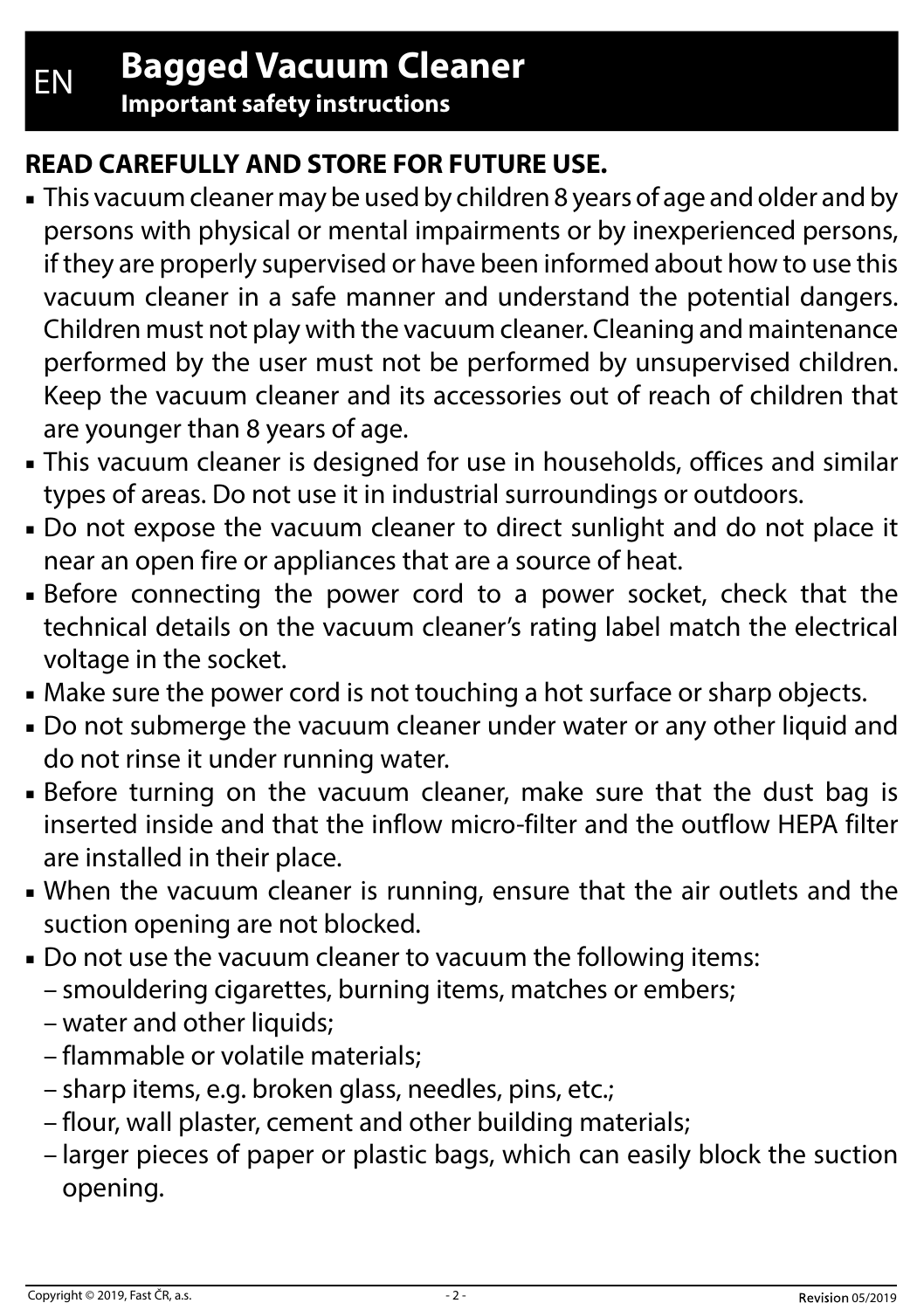- Vacuuming of some types of floors or floor surfaces can create an electrostatic discharge, which presents no danger to the user.
- Do not place the suction nozzle or tube against any parts of the face.
- Always turn off the vacuum cleaner and disconnect it from the power socket when leaving it without supervision, after finishing using it and before cleaning it.
- Disconnect the power cord from the power socket by pulling on the plug, never pulling on the cord. Otherwise, this could damage the power cord or the socket. Hold the power cord in your hand when winding it up.
- If the power cord is damaged, have it replaced at a professional service centre. It is forbidden to use the vacuum cleaner if it has a damaged power cord.
- In the event that the power cord is damaged, it must be replaced by an authorised service centre or by a similarly qualified person, this will prevent the creation of a dangerous situation. It is forbidden to use the vacuum cleaner if it has a damaged power cord.
- Do not use the vacuum cleaner if it is not working correctly, if it has been damaged or has been submerged in water. Do not repair the vacuum cleaner yourself or make any adjustments to it. Have all repairs or adjustments performed at an authorised service centre. By tampering with the appliance, you risk voiding your legal rights arising from unsatisfactory performance or quality warranty.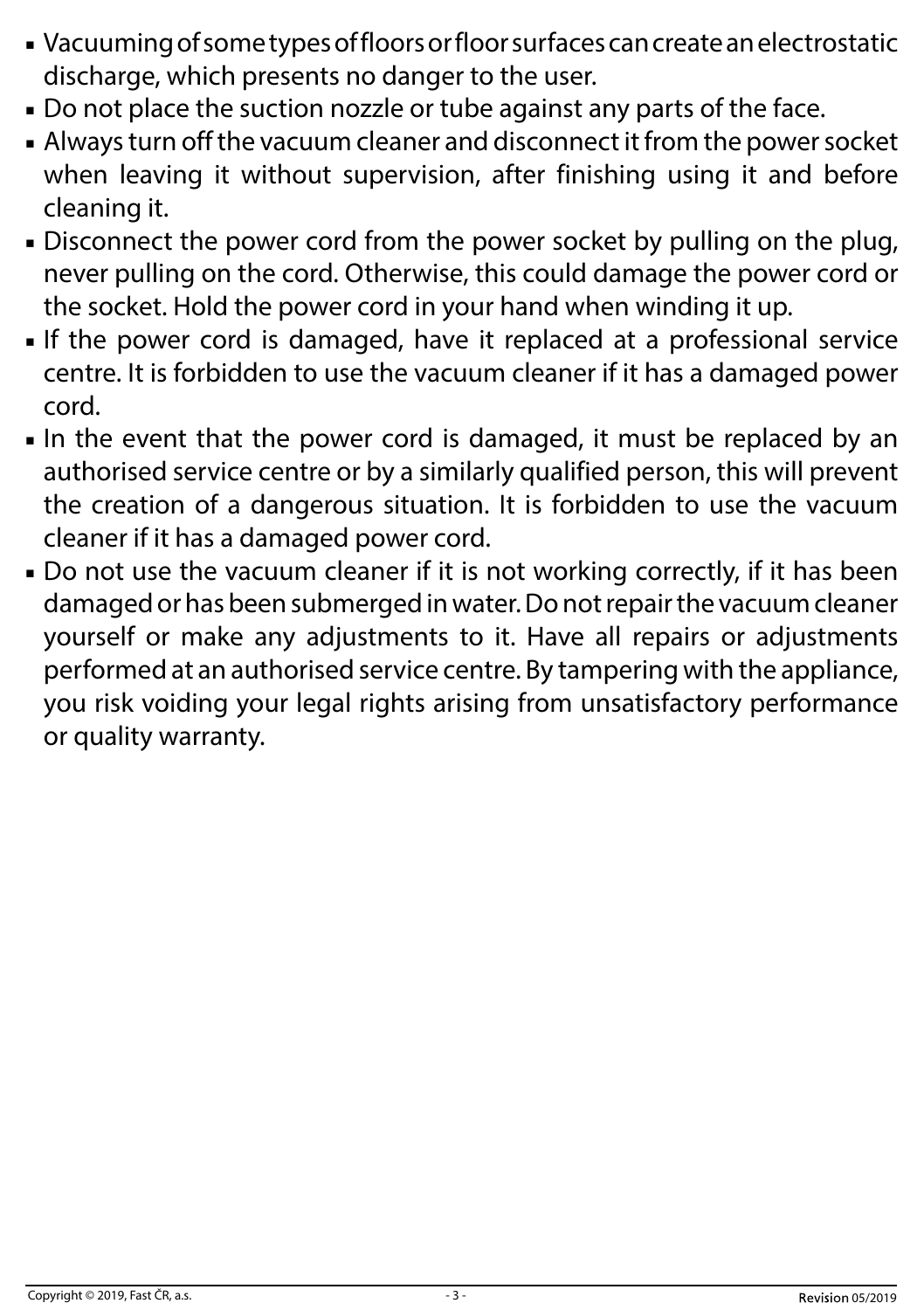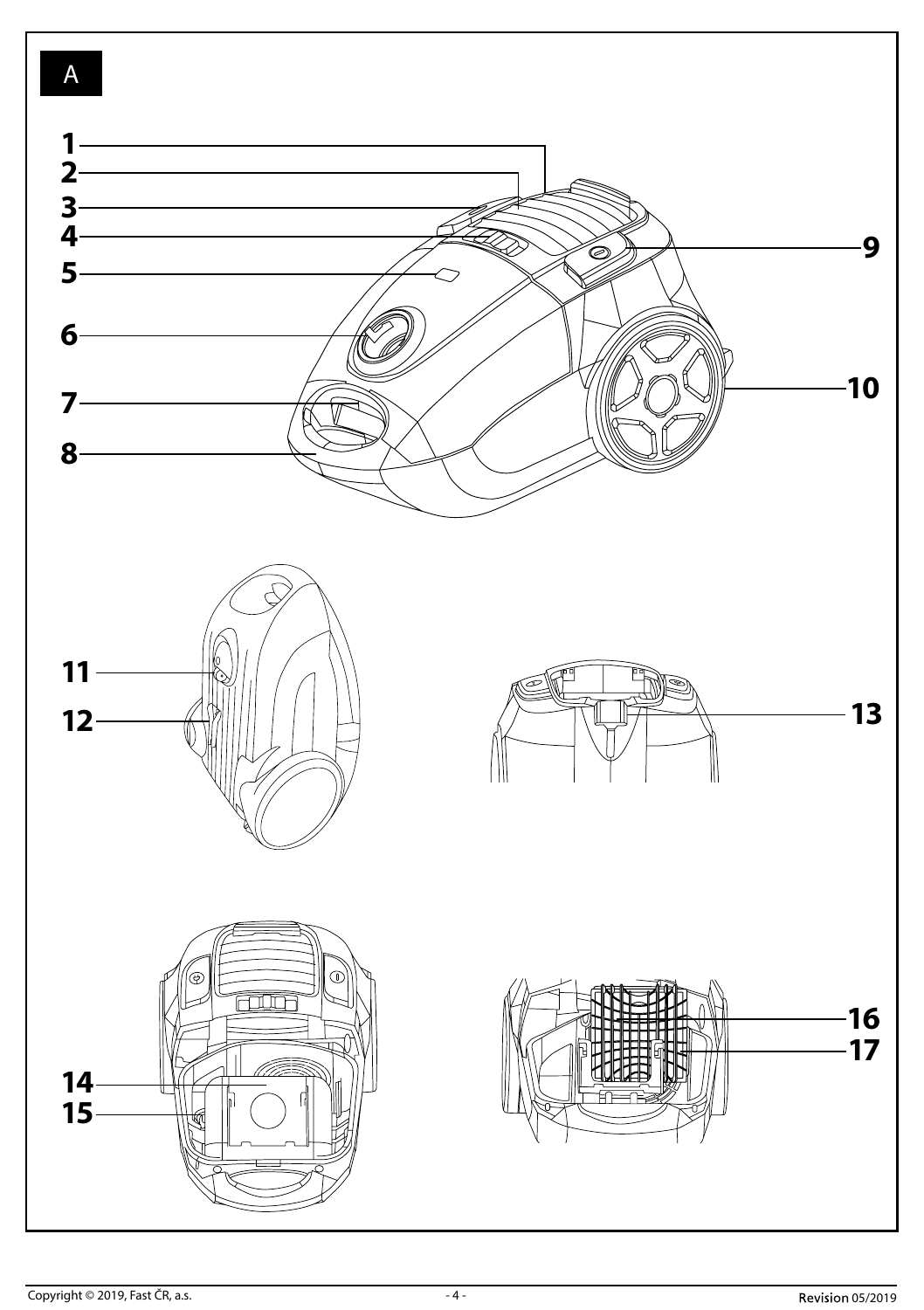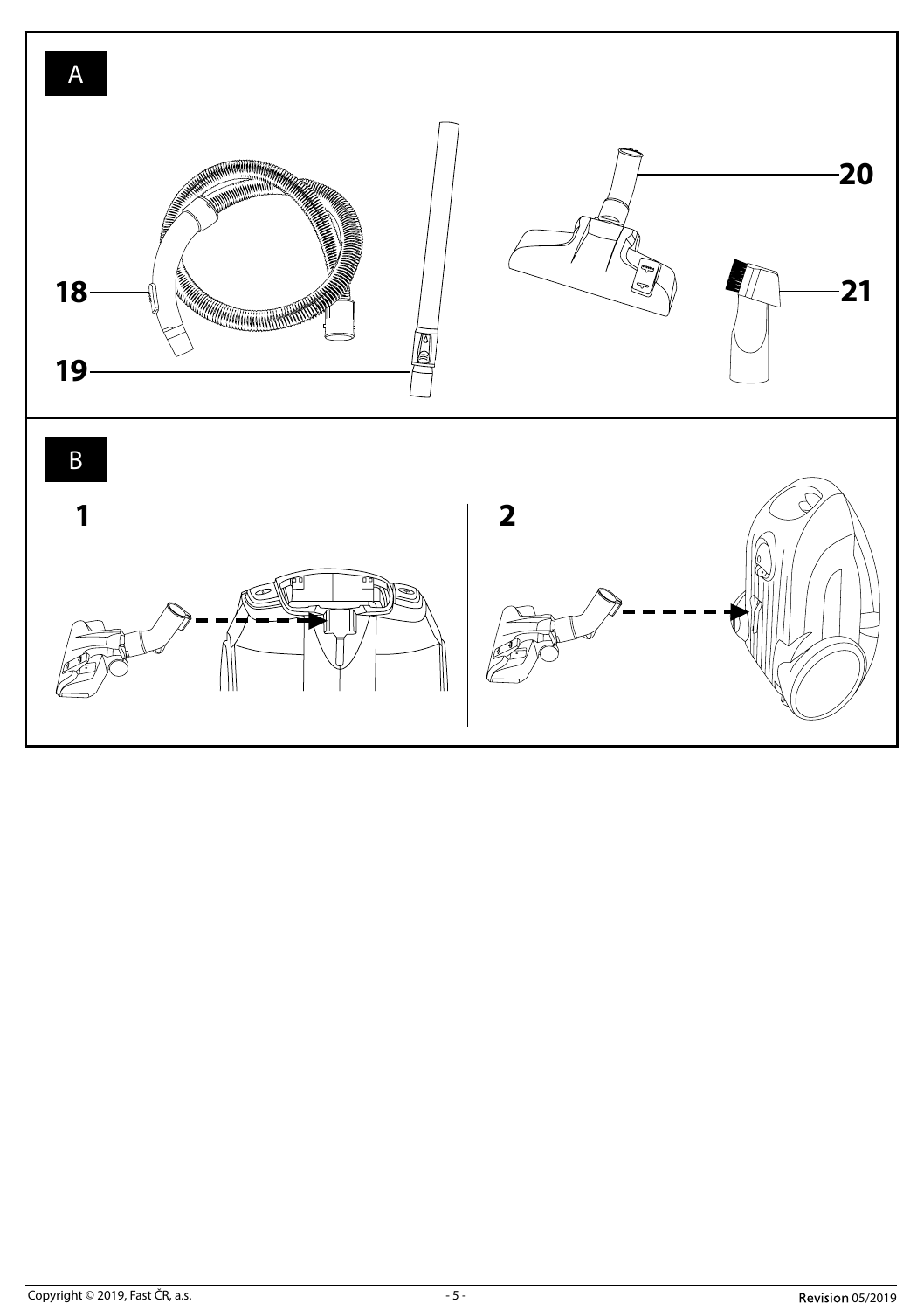## EN **Bagged Vacuum Cleaner User's manual**

- Prior to using this appliance, please read the user's manual thoroughly, even in cases, when one has already familiarised themselves with previous use of similar types of appliances. Only use the appliance in the manner described in this user's manual. Keep this user's manual in a safe place where it can be easily retrieved for future use.
- We recommend saving the original cardboard box, packaging material, purchase receipt and responsibility statement of the vendor or warranty card for at least the duration of the legal liability for unsatisfactory performance or quality. In the event of transportation, we recommend that you pack the appliance in the original box from the manufacturer.

#### **DESCRIPTION OF THE VACUUM CLEANER AND ITS ACCESSORIES**

- **A1** Removable grill of the outflow **A11** Front swivel travel wheel HEPA filter
- **A2** Washable outflow HEPA filter is placed behind the grill.
- **A3** Automatic power cord winding button
- **A4** Electronic suction power control
- **A5** Full dust bag indicator
- **A6** Flexible hose connection hole
- **A7** Top cover locking and releasing clip
- **A8** Integrated handle
- **A9** On/Off button of the vacuum
- cleaner **A10** Rubber-coated rear travel
- wheel **Note\*:**
- **A12** Groove for the vertical parking position **A13** Groove for the horizontal parking position
- **A14** Dust bag\*
- **A15** Dust bag holder
- **A16** Grill of the inflow micro-filter
- **A17** Washable inflow micro-filter is placed in the grill.
- **A18** Flexible hose with mechanical suction power control in the handle
- **A19** Telescopic metal tube **A20** Floor nozzle with an
- extensible brush
- **A21** 2-in-1 brush and slot nozzle

#### One disposable microfibre (nonwoven textile) bag is included.

#### **PREPARING FOR USE**

- Make sure that the dust bag **A14**, inflow micro-filter **A17** and outflow HEPA filter **A2** are properly installed.
- Slide the end of the flexible hose **A18** fully into the hole **A6**.



#### **Note:**

When disassembling, it is necessary to press both locking clips at the end of the hose **A18** while at the same time pulling the hose **A18** out of the hole **A6**.

- On to the handle of the flexible hose **A18**, place the telescopic tube **A19** and set it to the required length as follows. Release the clip on the telescopic tube **A19** and slide it towards the extensible part of the tube **A19**. After releasing the clip, set the length of the tube **A19** by sliding its extensible part in or out. When the clip is released, it will lock in at the set length.
- Connect the floor nozzle **A20** to the free end of the telescopic tube **A19**. The flap on the floor nozzle **A20** serves to extend and retract the brush.
- The 2-in-1 brush and slot nozzle **A21** can be attached directly to the handle of the flexible hose **A18** or to the telescopic tube **A19**.

#### **USING THE VACUUM CLEANER**

■ Pull on the power plug to wind out the required length of the power cord and connect it to a power socket.



#### **Attention:**

The yellow mark on the power cord indicates the approaching end of its length, and the red mark indicates the complete end of its length. Do not attempt to pull the power cord past this mark.

- To start the vacuum cleaner, press button **A9**. When vacuuming smooth hard floor surfaces, extend the brush on the floor nozzle **A20**, and retract the brush when vacuuming carpets. The slot nozzle can be used for vacuuming hard to reach places and the brush nozzle for vacuuming various types of furniture.
- Suction power can be set using the electronic control slider **A4** or the mechanical flap on the handle of the flexible hose **A18**.

When you have finished using the vacuum cleaner, turn it off by pressing button **A9** and disconnect the power cord from the power socket. To wind the power cord back into the vacuum cleaner, press and hold button **A3** until its entire length is wound up. Gently hold the power cord with one hand while winding it up.



#### **Note:**

If the power cord is not wound up completely, release button **A3**, and pull the power cord out of the vacuum cleaner by approximately 50 cm and then try again to wind it up.

#### **PARKING POSITION OF THE VACUUM CLEANER**

■ When not using the vacuum cleaner, you may put it in the parking position. For the horizontal parking position, use the stopper on the floor nozzle **A20** and the groove **A13**, see fig. **B1**. For the vertical parking position, first set the shortest length of the telescopic tube **A19**. Then put the vacuum cleaner in a vertical position, and slide the stopper on the floor nozzle **A20** into the groove **A12**, see fig. **B2**.

#### **MAINTENANCE AND CLEANING**

■ Before cleaning it, always make sure that the vacuum cleaner is turned off and disconnected from the power socket.

#### **Changing the dust bag**

- The need to replace the dust bag is signalled by the indicator **A5**.
- Release the clip **A7** and open the top cover of the vacuum cleaner. Remove the used dust bag **A14** from the holder **A15** and insert a new bag intended for this type of a vacuum cleaner in its place. If the dust bag is not replaced in time, the vacuum cleaner's suction power will be reduced.

#### **Cleaning and replacing the inflow micro-filter and the outflow HEPA filter**

- Release the clip **A7** and open the top cover of the vacuum cleaner. Slide the grill **A16** out of the vacuum cleaner and take the micro-filter **A17** out of it. Rinse it under running lukewarm water and allow to dry naturally. Then reinsert it and close the cover. In the event that the micro-filter **A17** is showing signs of wear or it is heavily soiled, replace it with a new one.
- Release and remove the grill **A1**. Remove the HEPA filter **A2** from the vacuum cleaner. In the case of light soiling, tap it out. We recommend doing this away from living areas. In the event of greater soiling, wash it under a weak current of running lukewarm water so that the water washes the dirt out of the folds. Allow the HEPA filter **A2** to dry naturally, then reinsert it and secure it in place with the grill **A1**. It is recommended to replace the HEPA filter with a new one after 6 months of use.
- When filters are soiled, their effectiveness is reduced, so do not neglect their cleaning.

#### **Attention:**



Before putting the filters back into the vacuum cleaner, make sure that they are completely dry.

#### **Cleaning the flexible hose, telescopic tube, floor nozzle and the 2-in-1 attachment**

■ If the vacuum cleaner accessories are soiled, remove them from the vacuum cleaner and clean all dirt off of them (dust, hair, animal fur, etc.).

#### **Cleaning the outer surface of the vacuum cleaner**

- Clean the outer surface using a dry or a lightly dampened cloth. Then wipe it thoroughly dry.
- For cleaning the vacuum cleaner, do not use steel wool, abrasive cleaning products, solvents etc.
- Do not submerge the vacuum cleaner under water or any other liquid and do not rinse it under running water.

#### **TECHNICAL SPECIFICATIONS**